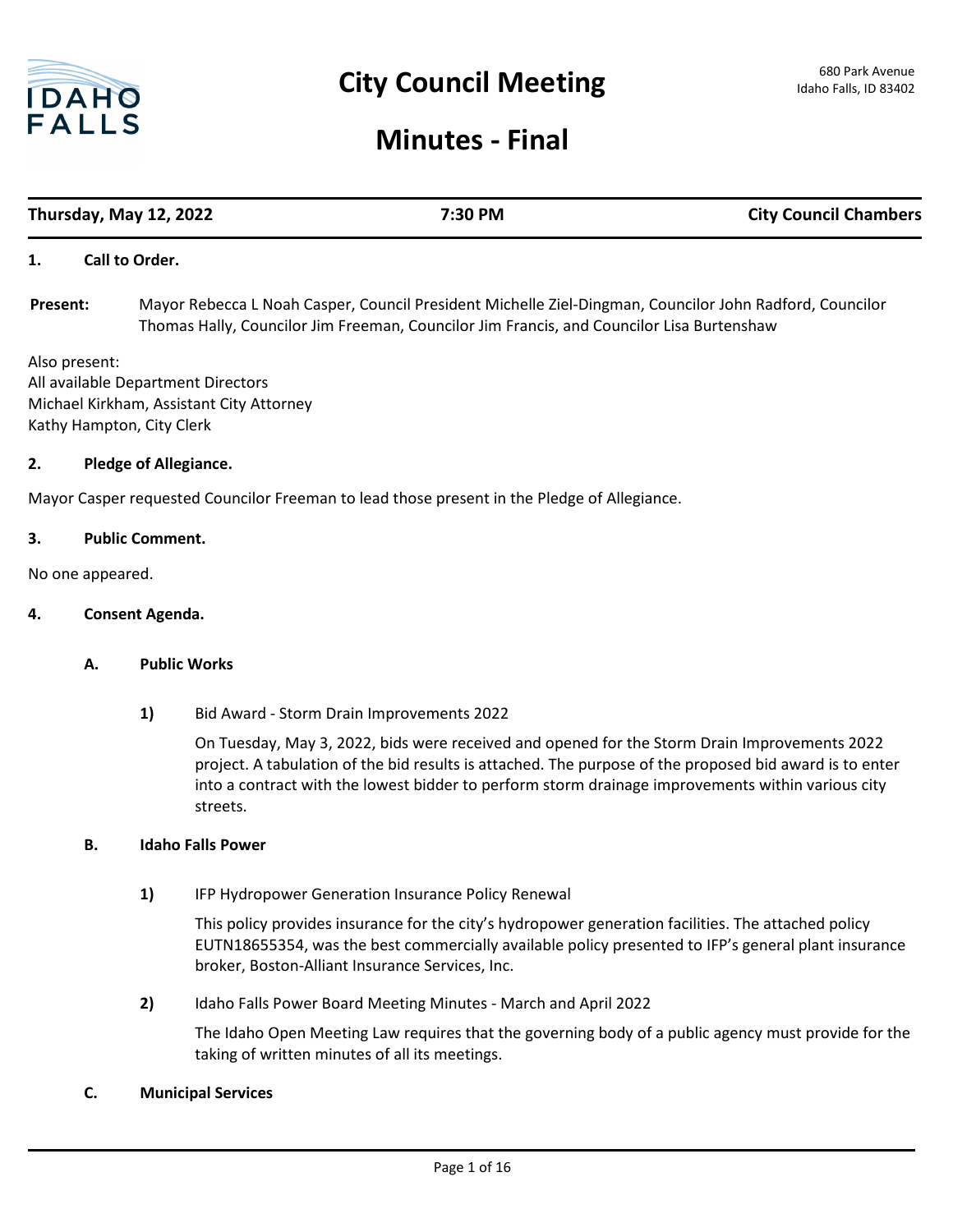# **1)** Treasurer's Report for March 2022 A monthly Treasurer's Report is required pursuant to Resolution 2018-06 for City Council review and approval. For the month-ending March 2022, total cash, and investments total \$146.5M. Total receipts received and reconciled to the general ledger were reported at \$15.5M, which includes revenues of \$13.3M and interdepartmental transfers of \$2.2M. Total distributions reconciled to the general ledger were reported at \$22.5M, which includes salary and benefits of \$5.5M, operating costs of \$14.8M and interdepartmental transfers of \$2.2M. As reported in the attached investment report, the total investments reconciled to the general fund were reported at \$134.9M.

**2)** Minutes from Council Meetings

April 28, 2022 City Council Meeting

**3)** License Applications, all carrying the required approvals

# *Recommended Action:*

It was moved by Council President Ziel-Dingman, seconded by Councilor Burtenshaw, to approve, accept, or receive all items on the Consent Agenda according to the recommendations presented. The motion carried by the following vote: Aye - Councilors Francis, Dingman, Freeman, Hally, Radford, Burtenshaw. Nay - none.

# **5. Regular Agenda.**

# **A. Community Development Services**

**1)** Final Plat, Development Agreement, and Reasoned Statement of Relevant Criteria and Standards, Victory Ranch.

Attached is the application for the Final Plat, Development Agreement, and Reasoned Statement of Relevant Criteria and Standards for Victory Ranch. 7. The Planning and Zoning Commission recommend approval of the plat on February 16, 2021. Since it had been more than a year from the original Commission meeting staff took the plat back to the Commission on May 3, 2022, and the Commission reconfirmed their recommendation to approve the plat. Staff concurs with this recommendation.

Councilor Burtenshaw stated the developer is paying a portion of the traffic impact for the St. Clair and 49th South intersection, which will address lane improvements.

It was moved by Councilor Burtenshaw, seconded by Councilor Francis, to approve the Development Agreement for the Final Plat for Victory Ranch and give authorization for the Mayor and City Clerk to sign said agreement. The motion carried by the following vote: Aye - Councilors Freeman, Francis, Hally, Radford, Burtenshaw, Dingman. Nay - none.

It was moved by Councilor Burtenshaw, seconded by Councilor Francis, to accept the Final Plat for Victory Ranch and give authorization for the Mayor, City Engineer, and City Clerk to sign said Final Plat. The motion carried by the following vote: Aye - Councilors Dingman, Radford, Francis, Burtenshaw, Hally, Freeman. Nay - none.

It was moved by Councilor Burtenshaw, seconded by Councilor Francis, to approve the Reasoned Statement of Relevant Criteria and Standards for the Final Plat for Victory Ranch and give authorization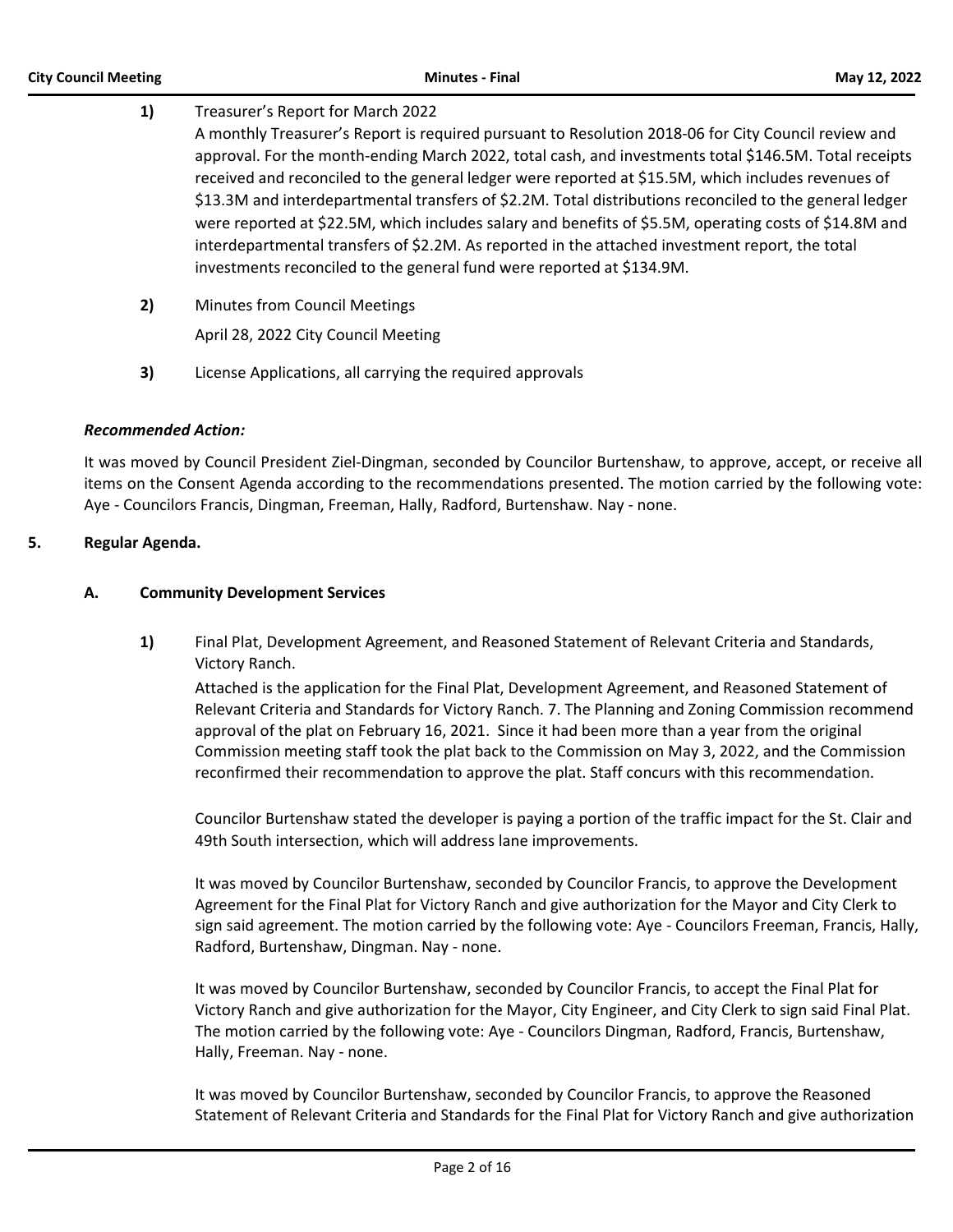for the Mayor to execute the necessary documents. The motion carried by the following vote: Aye - Councilors Radford, Freeman, Burtenshaw, Francis, Dingman, Hally. Nay - none.

# **2)** Public Hearing-Community Development Block Grant (CDBG) FY-2022-2023 Annual Action Plan

Pursuant to Housing and Urban Development (HUD) requirements, entitlement cities receiving CDBG funds must complete an Annual Action Plan for the initial allocation year (2022). As part of the Citizen Participation Plan, pursuant to 24 CFR 91.105, the City must hold a public hearing. Public Notice was published in the Post Register 3/13/22 and posted on the City CDBG webpage. In addition, regular notices were communicated throughout the process to housing providers and service agencies, past and current applicants of CDBG funding, and the Mayor, City Council, and Directors. At this time, HUD has not provided Idaho Falls' allocation of funds. However, due to anticipated deadlines, the public hearing needs to proceed along with the 30-day public comment period. Following public comment and once an allocation has been determined, applications will be discussed at a work session followed by approval of a resolution at a regular Council meeting. Questions should be directed to Lisa Farris, Grants Administrator.

Mayor Casper opened the public hearing and ordered all items presented be entered into the record. She requested staff presentation.

Grants Administrator Lisa Farris appeared. Ms. Farris presented the following: Slide 1 - Draft PY (Program Year) 2022 CDBG Annual Action Plan/2nd year of PY2021-2025 Five-Year Consolidated Plan/Plan History

- $2004 -$ City applied/approved by HUD as an Entitlement City City applies directly to HUD for annual CDBG funds
- · Five-Year Consolidated Plans 2004-2009/10: Initial Five-Year Plan 2011-2015: Second Five-Year Plan 2016-2020: Third Five-Year Plan 2021-2025: Forth Five-Year Plan

Ms. Farris stated the city is in the second year of the PY2021-2025 Five-Year Consolidated Plan.

# Slide 2 - HUD/CDBG Funds

Draft PY2022 Annual Action Plan of Council approved activities/project submitted directly to HUD for approval. PY2022 CDBG allocation TBD, plan year runs from April 1, through March 31. The city received \$7,115,396 total HUD/CDBG funds between 2004 and 2021 (this amount does not include 2020 Coronavirus Aid, Relief, and Economic Security (CARES) Act funds (COVID-19), 2020 CDBG CV1/CV3 total allocation = \$507,657)

2022 Application Status - 13 applications, totaling \$624,468

Slide 3 - Providing Opportunities

- · Assists city in funding projects/programs not funded with General Funds
- · Assists local service providers with filling a gap in service
- · Assists city/local service providers in leveraging additional funds

Ms. Farris stated this is the city's 19th year participating in the program.

Slide 4 - CDBG Program and HUD Criteria - All Projects/Activities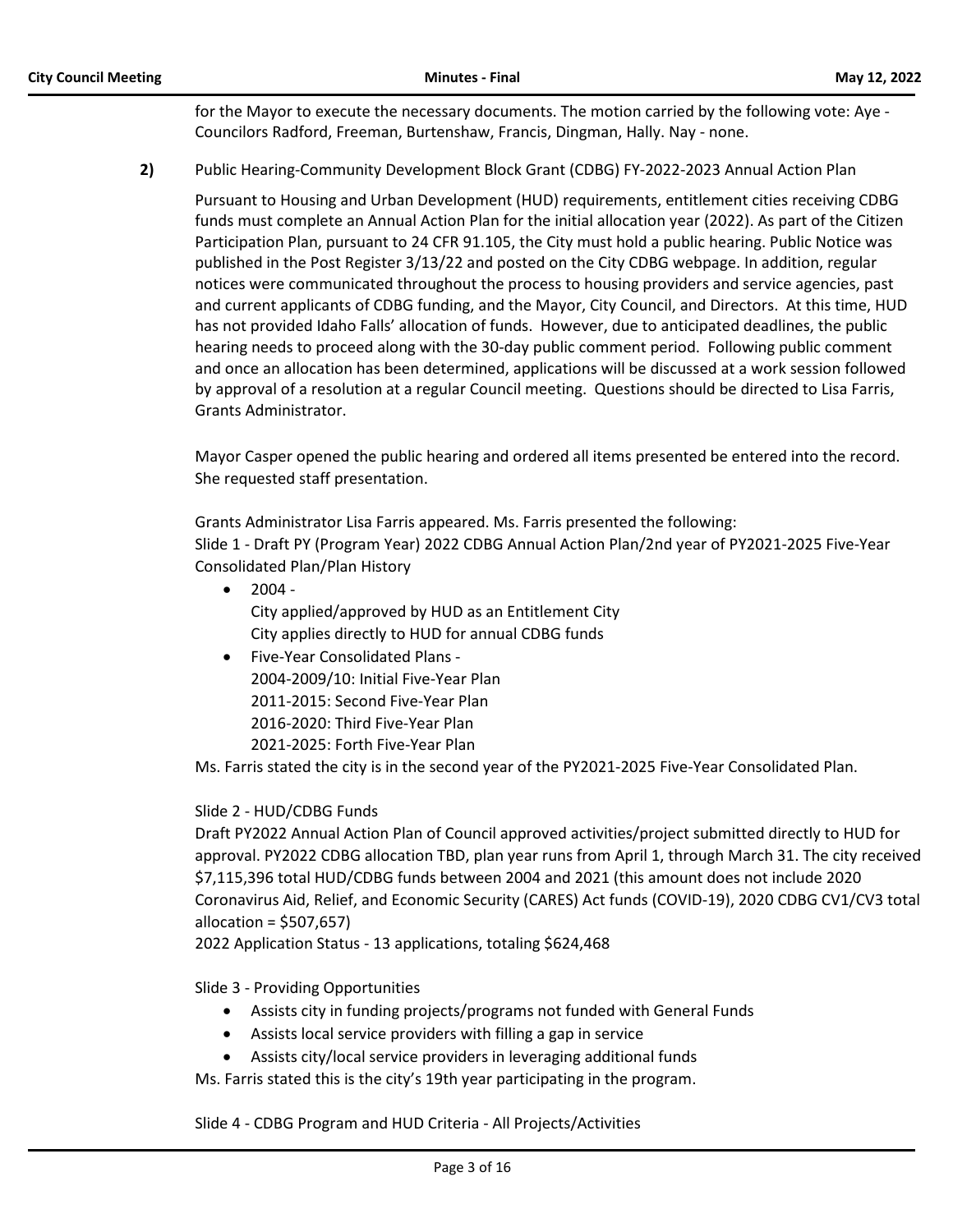- · Must meet one of three National Objectives (HUD)
	- Benefit Low/Moderate Income clients (LMI)
	- Prevent/Eliminate conditions of Slum and Blight
	- Meet an Urgent Need
	- · Must be a HUD Eligible Activity
	- · Additional Criteria
		- § Projects must meet goals of city 2021-2025 CDBG 5-Year Consolidated Plan
		- Projects must be approved for the PY2022 CDBG Annual Action Plan

Slide 5 - CDBG Program and HUD Criteria Projects/Activities must fit into one of four HUD Priorities

- · Community Development Priority
- · Economic Development Priority
- · Housing Development Priority
- Public Service Priority

Slide 6 - Census Tracks (CT) Map

Ms. Farris stated there are three census tracks that funds are allocated to.

Slides 7-13 - Before and after photos of Community Development Priority/Public Infrastructure, Canyon Avenue curb/gutter/sidewalk improvements; Housing Development Priority, Habitat 4 Humanity Idaho Falls Area (HFHIF) triplex unit on Elmore, Pie Hole Pizza façade project on Park Avenue, and single-unit ADA (Americans with Disabilities Act of 1990) rehab, 575 I Street

Slide 14 - Public Service Activities that benefit nonprofit service provider agencies and organizations

- · CLUB, Inc. Homeless individuals assisted with case management, services, and resources
- · Idaho Legal Aid Assisting victims of domestic violence with legal aid
- · Idaho Legal Aid (Grandparents Raising Grandchildren (GRG)) Legal aid assistance for grandparents and other blood relatives who are raising their grandchildren or minor relatives
- · College of East Idaho (CEI) childcare assistance Childcare vouchers to assist LMI students with childcare
- · Summer Food Program for local School District in LMI neighborhoods Assist with cost of food and delivery

Slides 15-16 - PY2022 CDBG Applicants, Activity/Project Description, Amount Requested

- · Idaho Legal Aid Idaho Falls, Legal assistance for victims of domestic violence, \$15,000
- · Behavioral Health Crisis Center (BHCC) of Eastern Idaho, Medical professional/treatment for individuals suffering from substance abuse, \$29,000
- · Eastern Idaho Community Action Partnership (EICAP) GRG, Legal assistance for grandparents/blood relatives who are raising their grandchildren/minor relatives, \$6,000
- CEI, Childcare vouchers to assist eight LMI students, \$10,000
- · USDA Summer Food Service Program New Day Lutheran, Assist with increased food costs and coordinator for summer food program K-18 youth in three CTs, \$5,000
- · Trinity United Methodist Church Homeless Day Shelter, Case management intake/assessment, supplies/facility cleaning, and door tender, \$44,736
- The Salvation Army, Case management for Cover of Hope (COH) Program to assess poverty, homelessness, sustainable housing, unemployment, and education, \$20,000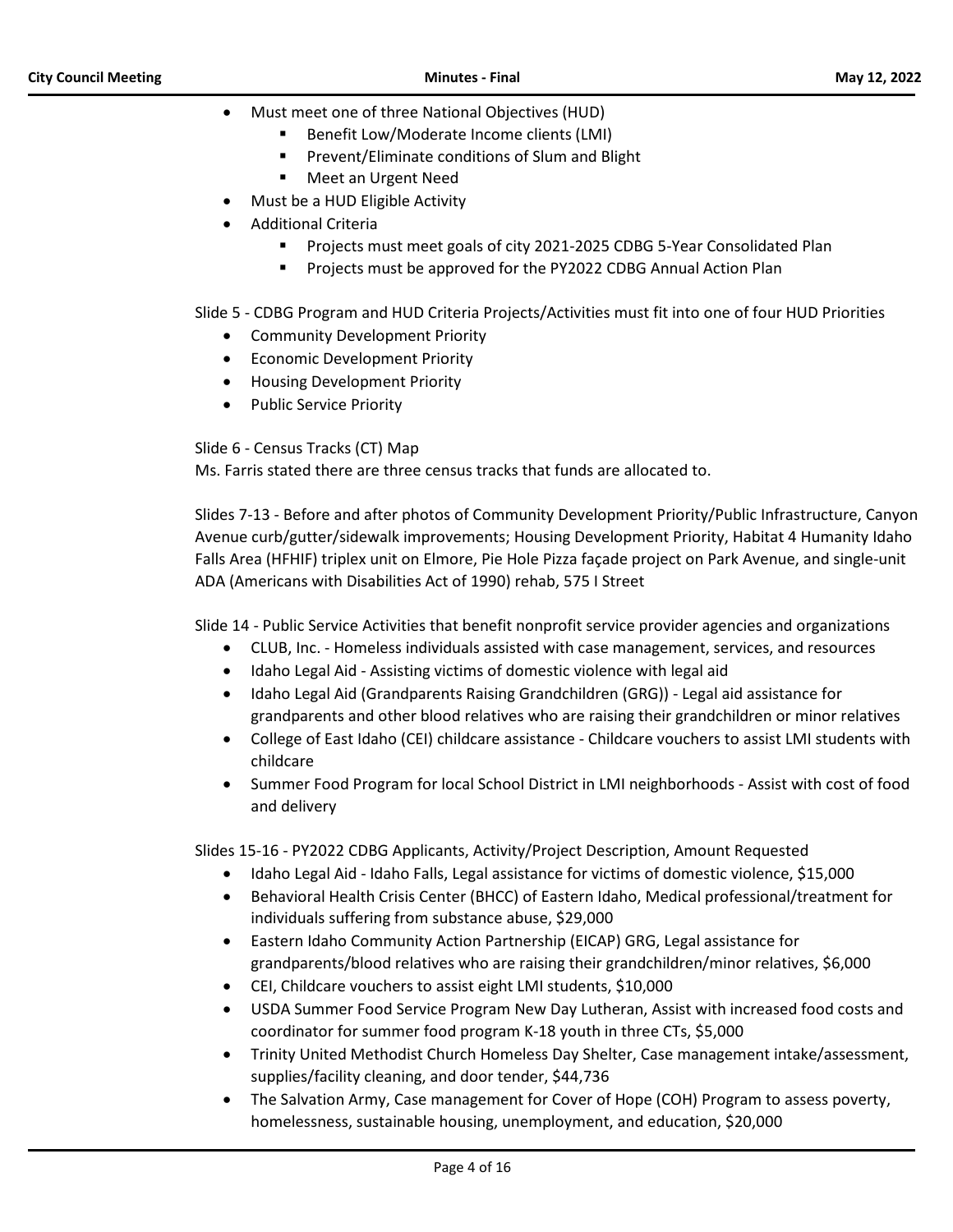- · Idaho Falls Soup Kitchen, Food items not available through the Food Bank to feed LMI families at The Haven/Promise Ridge, \$15,000
- · Idaho Falls Downtown Development Corporation (IFDDC), Façade Improvement Program for downtown, \$50,000
- · City of Idaho Falls Public Works Department Phase 4 of 5, LMI neighborhood Highland Park Subdivision curb/gutter/sidewalk improvements in CT 9712, \$250,000
- Idaho Falls Senior Citizen Community Center, Equipment purchase of security cameras, \$17,000
- · H4HIF, Construction of three units in the triplex at Elmore Avenue CT 9712, LMI homeownership opportunities, \$75,000
- · Administration of CDBG Program, 20% max based on 2021 allocation, \$87,732

Total amount of applications - \$624,468

Slides 17-18 - PY2022 schedule for CDBG Annual Action Plan

- · March 13, 2021 Invitation to apply
- · March/April Applications reviewed
- May 12, 2022 Public Hearing
- · May 12-June 12, 2022 30-day public comment starts and ends
- · June 27, 2022 Council Work Session, consider all comments received
- · June 30, 2022 Council Meeting and resolution to adopt draft plan
- Before August 16, 2022 Draft plan submitted to HUD
- · September 2022 Approval from HUD
- October 2022 Funding committed to approved applicants/projects

Ms. Farris stated projects are not retroactive, the Program Year runs April 1, 2022, to March 31, 2023.

Per Mayor Casper, Ms. Farris confirmed public comments can still be received and all comments will be discussed at the June 27, 2022, City Council Work Session.

Mayor Casper requested public comment from the applicant list in order as presented on Slides 15-16.

Leland Faux, Idaho Legal Aid, appeared. Mr. Faux stated he recently sold his legal office and joined Idaho Legal Aid. He also stated during the pandemic he began receiving numerous calls regarding housing matters and seeing that individuals had no hope of defending themselves. Mr. Faux stated the grant money from CDBG goes to fund victims of domestic abuse, who may not know what to do or of their options. He indicated it's disheartening to see the number of people of domestic violence, which he believes happens daily. He commended the attorneys at Idaho Legal Aid. Mr. Faux stated the previous CDBG funding helped approximately 100 people find short-term and long-term solutions which allows them to have some order in their lives. He also stated these people don't have any other options for funding or resources. He believes this money goes a long way for the services received and he can't think of a better way to spend the funds than helping those people in need.

April Crandall, Operations Manager and contractor with BHCC, appeared. Ms. Crandall stated BHCC is requesting \$29,000 to provide social detox intervention services and support for individuals who struggle with homeless, substance abuse, and mental health issues. She also stated the intervention assists with withdrawal and initiating sobriety with referral and handoff to recovery services. Ms. Crandall stated 65% of individuals admitted to BHCC in 2021 struggled with substance abuse addiction, and individuals admitted to BHCC do not establish sobriety, cannot be referred to homeless shelters, or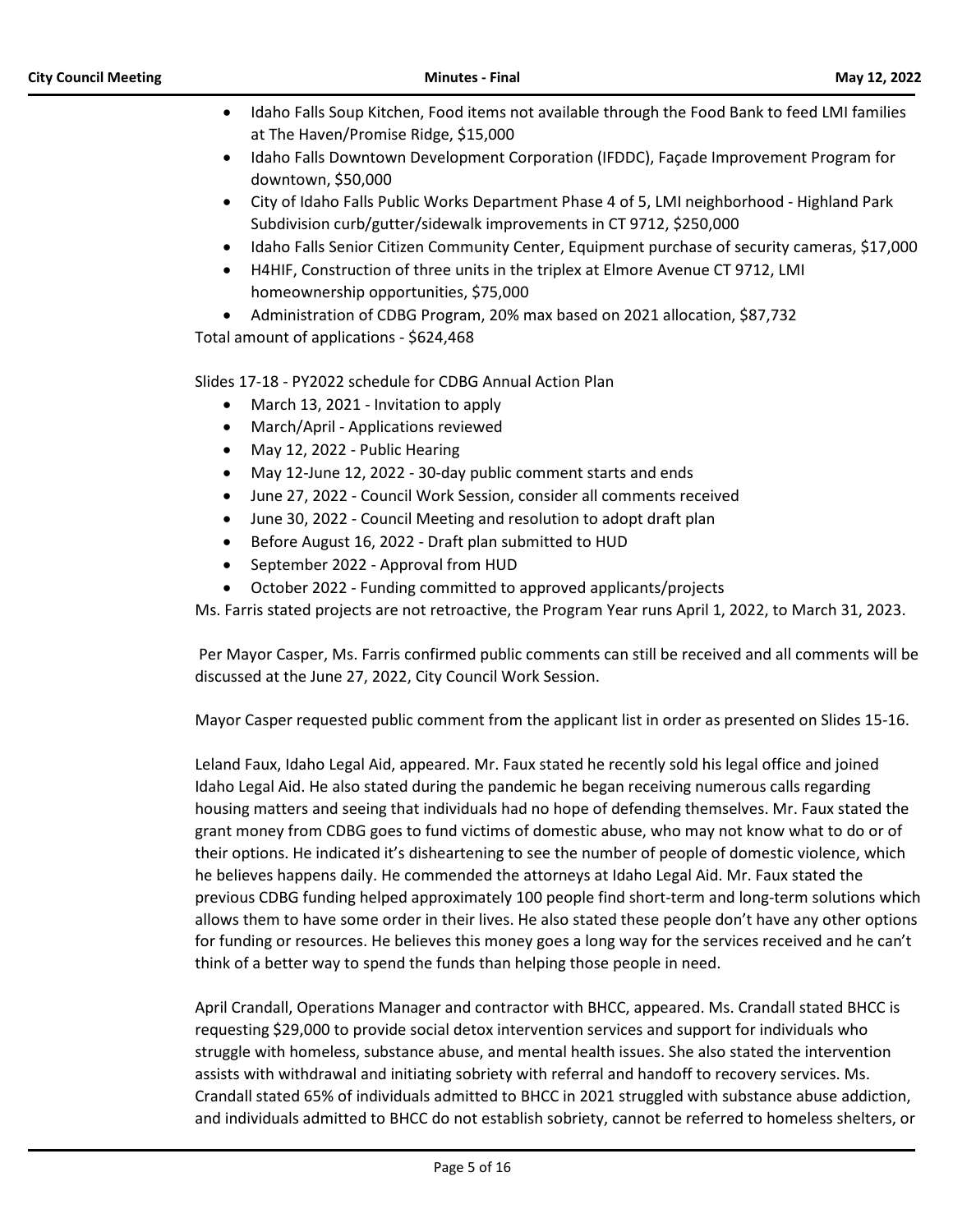begin work in recovery or substance abuse treatments including medicated-assisted treatment. She also stated the BHCC detox center includes administration of oral solution and vitamin packs as deemed medically appropriate. Ms. Crandall stated without these vitamin packs and oral solutions, individuals are at risk for tremors, seizures, hallucinations, and agitation. These items also assist with numbness and tingling, restore energy, decrease fatigue, and assist with the likelihood that they will be able to establish sobriety and leave BHCC. Ms. Crandall stated medically unassisted and unmonitored withdrawal increases the chance for hospital care and life-threatening electrolyte imbalance, risk of seizure, and organ damage. She also stated once sobriety is safely established, the individual can begin creating their recovery pathway. Ms. Crandall indicated CDBG funding would provide \$2,000 for the vitamin packs and oral solution, and \$27,000 for partial wages for medical professionals for program administration. She also indicated many funding sources do not provide adequate funding to employee medical professionals. She expressed her appreciation for the opportunity to apply for grant funds which have been very beneficial, and she has seen the growth and the assistance at BHCC. Per Councilor Francis, Ms. Crandall confirmed part of funding would allow follow-up services for appointments, etc.

EICAP/GPG, no one appeared.

CEI, no one appeared.

USDA Summer Food Service Program New Day Lutheran, no one appeared. Trinity United Methodist Church Homeless Day Shelter, no one appeared.

Captain Misty Birks and Captain John Birks, pastors and administrators for The Salvation Army, appeared. Captain Misty Birks expressed her appreciation for the opportunity to request funds. She stated the Pathway of Hope is a program for social services which is all emergency assistance, although, there is currently no staff to help with case management to ensure there's no recurring emergency. She also stated the goal is to provide opportunities for families to get out of poverty and not find themselves in the same situation repeatedly, and this funding would help fund a position as the Birks don't currently have dedicated time to meet with clients on a regular basis to set and meet goals and find resources in the community to meet their needs and to be self-sustaining.

Idaho Falls Soup Kitchen, no one appeared. IFDDC, no one appeared.

Chris Fredericksen, Public Works Director, appeared. Director Fredericksen stated this project is a continuation of Phase 4 of Phase 5 for Highland Park. He also stated dramatic differences have been made in this area over the previous years based on the availability of these funds, noting those subdivisions were not paved, there were gravel streets with no sidewalks. With the use of these funds, Director Fredericksen stated those streets are now paved which dramatically increased the walkability. He believes this has made a tremendous benefit, and the request is to continue funding to complete more improvements for walkability in those subdivisions.

Idaho Falls Senior Citizen Community Center, no one appeared. H4HIF, no one appeared.

Mayor Casper requested additional public comment. No one appeared. Mayor Casper closed the public hearing and expressed her gratitude to all those who presented. Per Councilor Francis, Mr. Kirkham confirmed all information can be received as this is a legislative hearing.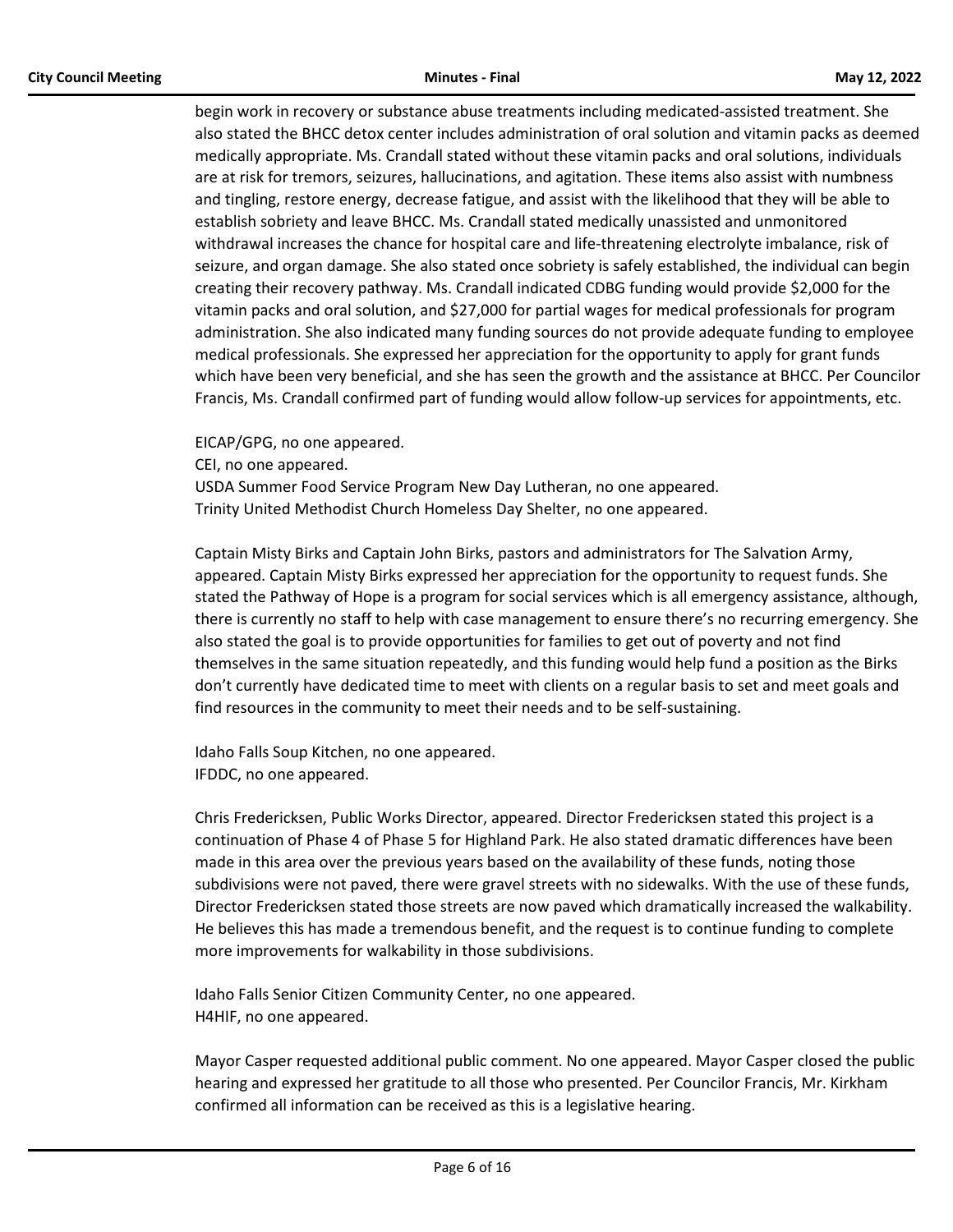No action was requested.

#### **B. Municipal Services**

#### **1)** American Rescue Plan Act (ARPA) Committee Recommendations

The American Rescue Plan Act provides funding to support response to and recovery from the COVID-19 public health emergency and ensures governments have the resources essential to making investments that support long-term growth in the areas of public health, public sector revenue and water, sewer, and broadband infrastructure.

Municipal Services Director Pamela Alexander appeared. She stated this request caps off many months of evaluation and review of projects that qualified for the ARPA funds. She indicated the city was allocated \$10.5M, which is available for five years, these funds must be allocated by December 31, 2024, and expended by December 31, 2026. Director Alexander stated discussion occurred at the May 9, 2022, Council Work Session. She indicated there were a total of 34 requests reviewed and 18 requests were recommended by staff. She reviewed the recommended list, including property acquisition for new Fire Station, ADA restroom for all access playground at Tautphaus Park, replace two ambulances, purchase new transport ambulance, APCO dispatch software for Fire and EMS, city parks surface water irrigation conversion, 17th Street and Holmes Avenue intersection improvement (eastbound right-turn lane), Pancheri Bridge (beam seat, deck rehabilitation and girder replacement project), public outreach and engagement tool, purchase and install back-up generators for Fire Station 4 and Fire Station 5, Idaho Falls Civic Center for the Performing Arts ADA restrooms and lobby expansion, security upgrades for parks restrooms, City Hall elevator, permit software system purchase and implementation, safety and facility updates to Funland at the Zoo, ARPA administration/The Ferguson Group, security access points, and Idaho Falls Police Department (IFPD) patrol cars. Director Alexander expressed her appreciation to the evaluation panel, including Mayor Casper, Councilors Francis and Burtenshaw, Council President Dingman, Director Fredericksen, Ms. Farris, Community Development Services Director Brad Cramer, and Treasurer Josh Roos. Council President Dingman questioned the MERF (Municipal Equipment Replacement Fund) and how the fund balance would impact MERF in the future, recognizing the IFPD is hoping to get to a 7-year rotation of vehicles. Police Chief Bryce Johnson believes the ARPA funding would not go into MERF, this would be for immediate purchase of vehicles and would get vehicles to an 8-9-year rotation, noting the IFPD is striving for a 7-year rotation, which is a national recommended standard. He also believes the current MERF balance is over \$1M, noting the current lease payments are more than the annual contributions to MERF. He indicated there is a plan in place to increase the MERF allocations over the next couple of years. Per Councilor Radford, Chief Johnson believes approximately \$400,000 is currently allocated to MERF, noting the recent decrease was due to COVID cuts; and the MERF balance was lower (\$300,000 range) when Chief Johnson was hired due to a 12-13-year replacement schedule. Chief Johnson stated there are currently a number of newer cars as well as older cars, noting the IFPD has lost cars due to maintenance issues. Councilor Radford questioned if ARPA could be used for salaries, although not as an ongoing basis. Director Alexander stated a provision allows for public safety-type of salaries and benefits as well as any premium pay. Councilor Radford stated he is in favor of using a portion of the ARPA funding for vehicles (\$250,000 range) and use a portion of the ARPA funding (\$500,000 range) for recruiting/hiring bonuses, realizing there is a recruiting crisis. Chief Johnson believes \$500,000 is too much for recruiting bonus. He would propose using salary savings from vacant positions toward signing bonuses which would not tap into General Fund monies. Per Councilor Radford, Chief Johnson stated the \$750,000 would be used as a catch up for the preferred number of vehicles. He indicated the lease program draws less from MERF, he realizes the MERF needs to be increased, and the IFPD will use other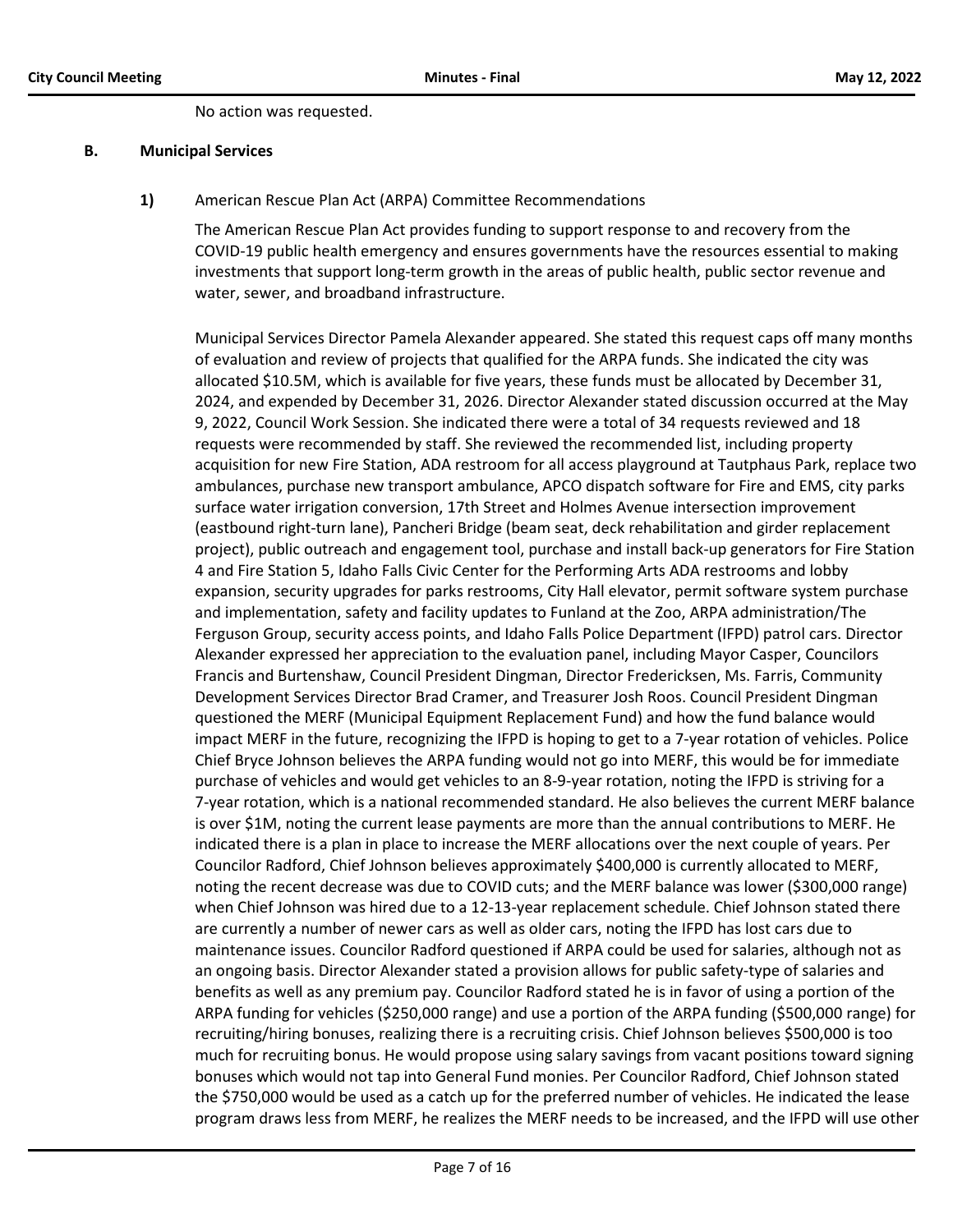funding revenues/sources for MERF in this year. He believes the annual MERF allocation will be \$700,000, which is doable over time. Councilor Hally questioned if bonuses would affect the retirement benefit and the liability for the city. Director Alexander stated a one-time bonus only affects the one year, although, progressing bonuses would affect on-going increases. Councilor Burtenshaw believes the MERF contribution would need to be \$700,000 in year one, which would be significant. She indicated this \$750,000 would be for budget year 2023, so there would be no need to purchase vehicles for 2023, which would get to the 10-year rotation. Mayor Casper explained the MERF, stating this is a savings account for equipment replacement. Per Councilor Francis, Chief Johnson confirmed the vast majority are replacement vehicles, although, there may be some add-to-fleet, noting MERF will not cover add-to-fleet. He believes the add-to-fleet are approximately \$60,000-\$70,000. Also Per Councilor Francis, Chief Johnson confirmed not all the funding would need to be spent in the first year and there may be a possibility to purchase 3-4 vehicles in the next few months with a local dealership, noting there is no guarantee of purchase due to the supply chain. Council President Dingman stated this similar conversation occurred within the ARPA Committee to distribute the funds over a period time and allow more time to appropriately plan for MERF. Chief Johnson explained the purchase and the MERF contribution. He emphasized there are some vehicles that are needed now, and it would be helpful if there were some flexibility. Mr. Kirkham's recommendation was to focus on the ARPA funds. Mayor Casper stated additional MERF conversations could occur. Councilor Burtenshaw recommended to remove the \$750,000 for the police vehicles to allow additional discussion. Councilor Francis agreed.

It was moved by Councilor Radford to remove the line that refers to the police vehicles and table that for further discussion at the June 6 City Council Work Session. The motion died for lack of a second. It was then moved by Council President Dingman, seconded by Councilor Radford, to accept and approve the American Rescue Plan Act committee recommendations withholding the Idaho Falls Police Department patrol cars in the amount of \$750,000 for a total approved amount of \$9,802,851 and move to table the discussion related to the Idaho Falls Police Department patrol cars in the amount of \$750,000 for the June 6 (City Council) Work Session. Brief comments followed regarding the absence of two councilmembers at the June 6 City Council Work Session, the immediate purchase of police vehicles, and the three un-operational vehicles. Roll call as follows: Aye – Councilors Burtenshaw, Radford, Dingman. Nay – Councilors Hally, Freeman, Francis. Seeing a tie vote, Mayor Casper voted Nay. Motion failed. It was then moved by Councilor Freeman, seconded by Councilor Hally, to accept and approve the American Rescue Plan Act committee recommendations with a change of funding the police vehicles at \$300,000 rather than \$750,000 and table that for discussion in June to fund it completely. Mayor Casper clarified the motion to fund the American Rescue Plan Act recommendations in the amount of \$10,102,851 and reserving \$450,000 for discussion at the first meeting in June. The motion carried with the following vote: Aye – Councilors Francis, Freeman, Dingman, Radford, Hally, Burtenshaw. Nay – none.

# **C. City Attorney**

**1)** Public Hearing for the adoption of new fees, including Development Impact Fees, to the May 2022 Fee Schedule

The Office of the City Attorney respectfully requests that the Mayor and Council conduct a public hearing for the addition of certain fees, including setting the amount for Development Impact Fees, to the City's fee schedule and afterward approve the corresponding resolution. The Public Hearing has been scheduled for Thursday, May 12, 2022 at 7:30 pm in the City Council Chambers of the City Annex Building located at 680 Park Avenue in Idaho Falls, Idaho. The hearing is required pursuant to Idaho Code §50-1002. The Notice of Public Hearing for the fee schedule was published on Sunday, May 1, 2022 and Wednesday, May 11, 2022.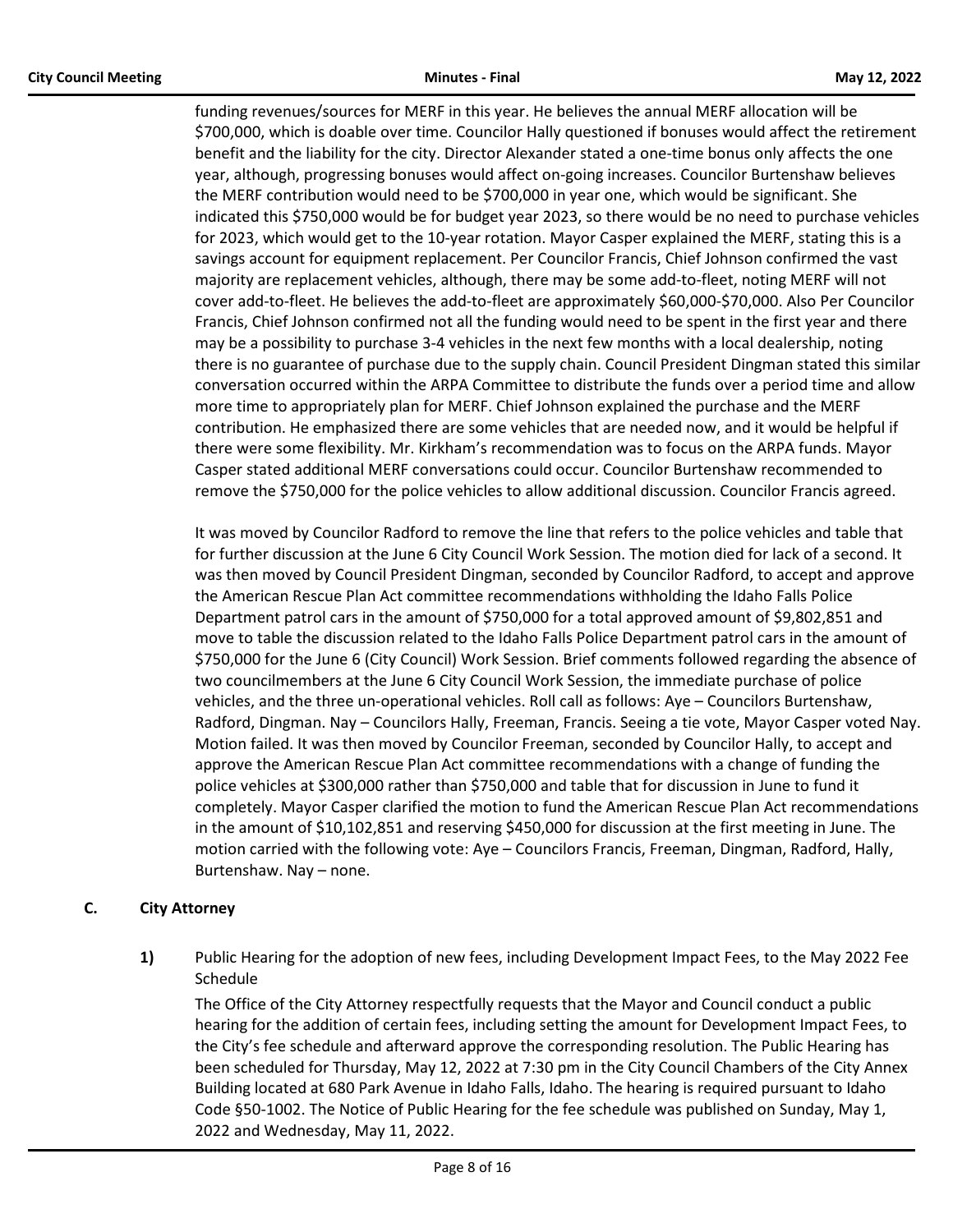Mayor Casper explained fees are typically adopted during the budget process, although, it's not uncommon to have fee hearings throughout the year. She opened the public hearing and ordered all items be entered into the record.

Mr. Kirkham stated for consideration are additions to the fee schedule which include Impact Fees and the Microtransit user fees. Mayor Casper requested presentations from the appropriate departments.

Director Fredericksen appeared. He stated the city is anticipating beginning microtransit services in June, 2022. He clarified the vendor is trying to acquire the equipment which also must include ADA accommodations for each vehicle. He stated the proposed fee is not to exceed \$5 per ride. He also stated reduced fares are being looked at, although, the full fee payment is anticipated to be \$3 per ride.

Director Fredericksen also explained the transportation impact fees, stating discussion has occurred from the development community, builders, and city staff who all recognize that the community is growing. He believes in the philosophy that the city takes pride in providing utility service for low rates and have low cost of development to encourage the variety of housing, restaurants, and businesses. However, Director Fredericksen believes the transportation perspective affects everyone every day. He indicated he has received numerous phone calls complaining about traffic in the city, realizing that's relative to where an individual is from. He also realizes, due to growth, it takes longer to do things than five years ago, which are impacts to the transportation system. Director Fredericksen stated, due to the growing cost of building infrastructure, the city needs to get the most out of the existing infrastructure. He indicated a traffic engineer has been hired, and traffic maintenance systems have been installed, but there are infrastructure needs that need to be built to continue to provide the level of service that patrons are used to, and there is no funding mechanism to do this. Director Fredericksen stated impact fees are an avenue that can provide for the growth that the community continues to see. He also stated the impact fees rely on two steps - determining the developmental cost of the capital improvements needed and allocating those costs equitably to various types of development. Director Fredericksen stated over a 10-year period, growth projections estimate that arterial roadways will need to expand by 23.4 lane miles, assuming that the city pays 25% of those improvements with federal aid and apply another \$1.5M from other roadway funding sources, this is a need to build \$16M in revenue over that same 10-year period. He also stated without growth, these roadways don't need developed, noting the impact fees are meant to extend those costs to pay for that potential growth. Based on the study and implementing the transportation impact fees, Director Fredericksen indicated there would be no anticipated reduction in the level of service, this is to maintain the current level of service. However, if a lesser transportation fee is implementation, Director Fredericksen stated the city would have to reduce the level of service in the transportation network or find alternate needs for funding. He recognized the work from the Impact Fee Advisory Committee and believes the two key issues are what the fees should be dollar-wise, and when to implement. He also stated staff recommends implementation date of June 1. Per Councilor Freeman, Director Fredericksen explained the current transportation/road and bridge fees, stating these fees are established based on the number of parking stalls anticipated for the development, although, the intent of the fee was that developers build 21½ feet of the roadway, which is one-half of a residential roadway, and one-third of a major roadway for arterial development. However, if there are two developers on each side of an arterial roadway, the city would still have one-third of the roadway to build, and the arterial road and bridge fee was a means to gather those funds for the city to build the center of that roadway. Director Fredericksen stated, with the implementation of impact fees, the current ordinance would be modified, and these fees would no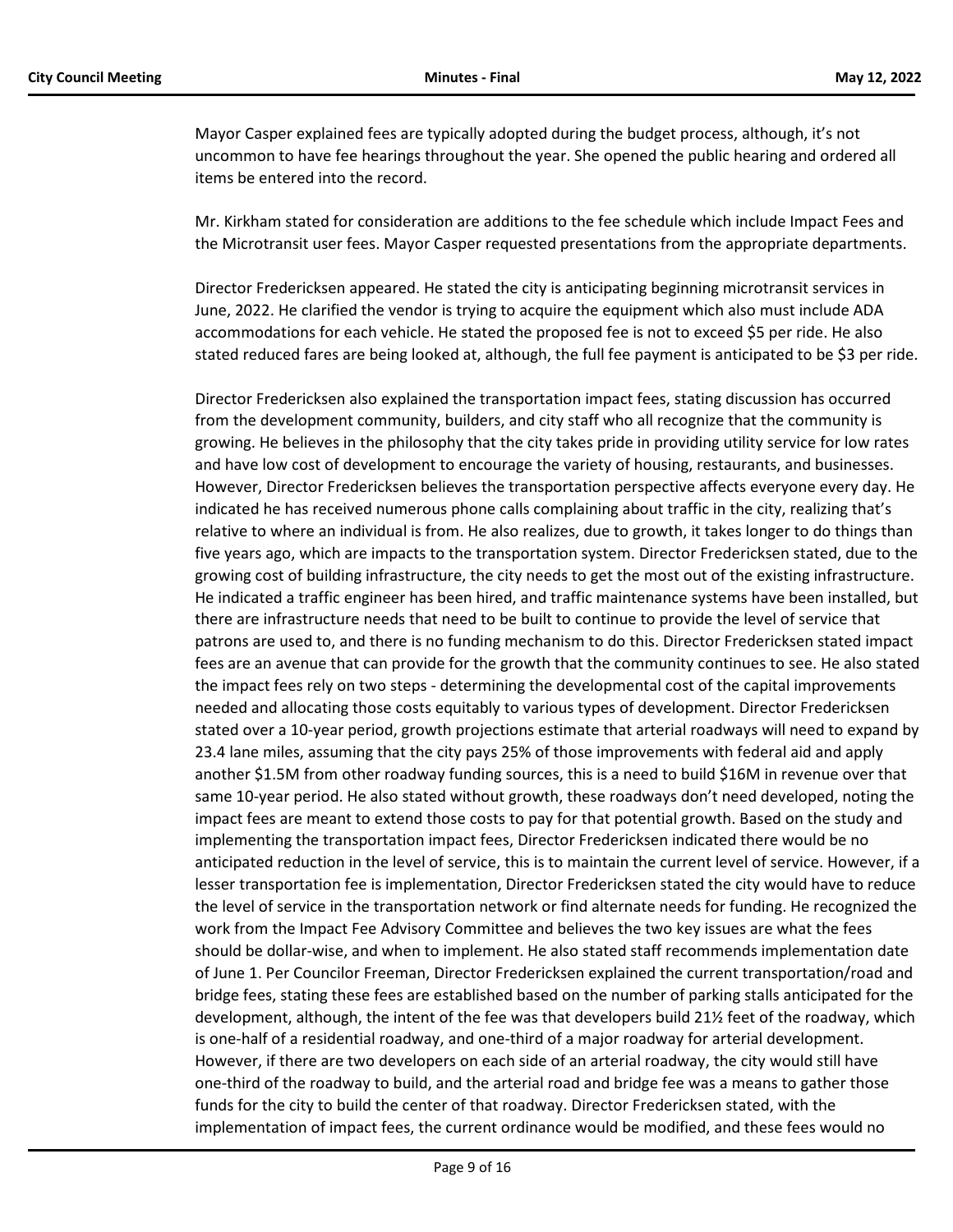longer be collected. Also per Councilor Freeman, Director Fredericksen confirmed a portion of the current road and bridge fee is included as part of the proposed transportation impact fees. Councilor Burtenshaw questioned the reimbursement feature for construction of an arterial road as well as using impact fees from the inner lots of the neighborhood to help contribute to that road. Director Fredericksen stated development along an arterial roadway is very expensive and even though the subdivisions would pay to some extent, it's not a proportional share. He confirmed the ordinance would allow a credit or reimbursement at the developer's prerogative.

Parks and Recreation (P&R) Director PJ Holm appeared. He emphasized there is no P&R impact fee associated with commercial. He provided the fee amounts for residential. Director Holm stated the city has a beautiful park system and great indoor facilities although the city is seeing the need as there is more growth. He also stated he is told regularly that the city needs a second sheet of ice. He indicated this has been discussed with the user groups, noting the single sheet is enough for the community of Idaho Falls, however, he's seeing problems across the entire parks system as P&R is becoming the Parks and Recreation Department for the region. He believes this can be positive for bringing travelers into the community, however, there are new user groups and requests for needs and space, which the parks system does not have room for. He stated the fees would help develop new greenspace and fields as well as fund lights and infrastructure for the current space; and these fees would give P&R the opportunity to purchase property where the growth is happening. Director Holm identified the four categories that will be tracked and monitored within the parks impact fees - indoor space, civic park, community parks, and neighborhood parks. He believes all four categories are important and huge for quality of life in the community, and he recommended the council accept these fees at the full recommended amount for parks. Councilor Francis confirmed these categories are based on the current level of service. Director Holm stated specific acreage growth and indoor space needs to be seen in 5-10 years. He also stated, per the 5-year review of the fees, the fees can be utilized in larger portions as long as it's shown that P&R is working on all four categories.

Fire Chief Duane Nelson appeared. He concurred with Director Fredericksen regarding the level of service and maintaining that current level of service. He stated the Fire/EMS level of service means life safety and property conservation during a fire, which comes down to time. Chief Nelson stated these fees are based on the number of the units and the number of people who can respond to the calls with a planned approached of how fast staff can get to these incidents. He also stated as the city sees growth, specifically to the north and south, this extends the availability of personnel that are currently built into the service delivery station model and where they can get to, noting the national standard timeframe is a 5-minute response time. He indicated as the city grows, Fire/EMS can no longer meet those times. Chief Nelson stated these impact fees can be used for unplanned events and that new growth is needed to maintain the service delivery that is currently built out; and these fees could allow Fire/EMS to be built out to the north and south, pay for property, pay for structures, and pay for new ambulances to maintain the services across a broader region as it grows. He also stated the fees allow Fire/EMS to plan for a desperately needed training facility in this area, noting the current structure is from 1960, and these funds will meet the demands, the training needs, and additional hazards in the future. Per Councilor Francis, Chief Nelson confirmed these fees are for apparatus and facilities, operations will still be from the General Fund.

Mayor Casper explained, due to a lack of questions from the councilmembers, the first study (for impact fees) occurred more than two years ago, and the councilmembers have had months of opportunity to become familiar with this.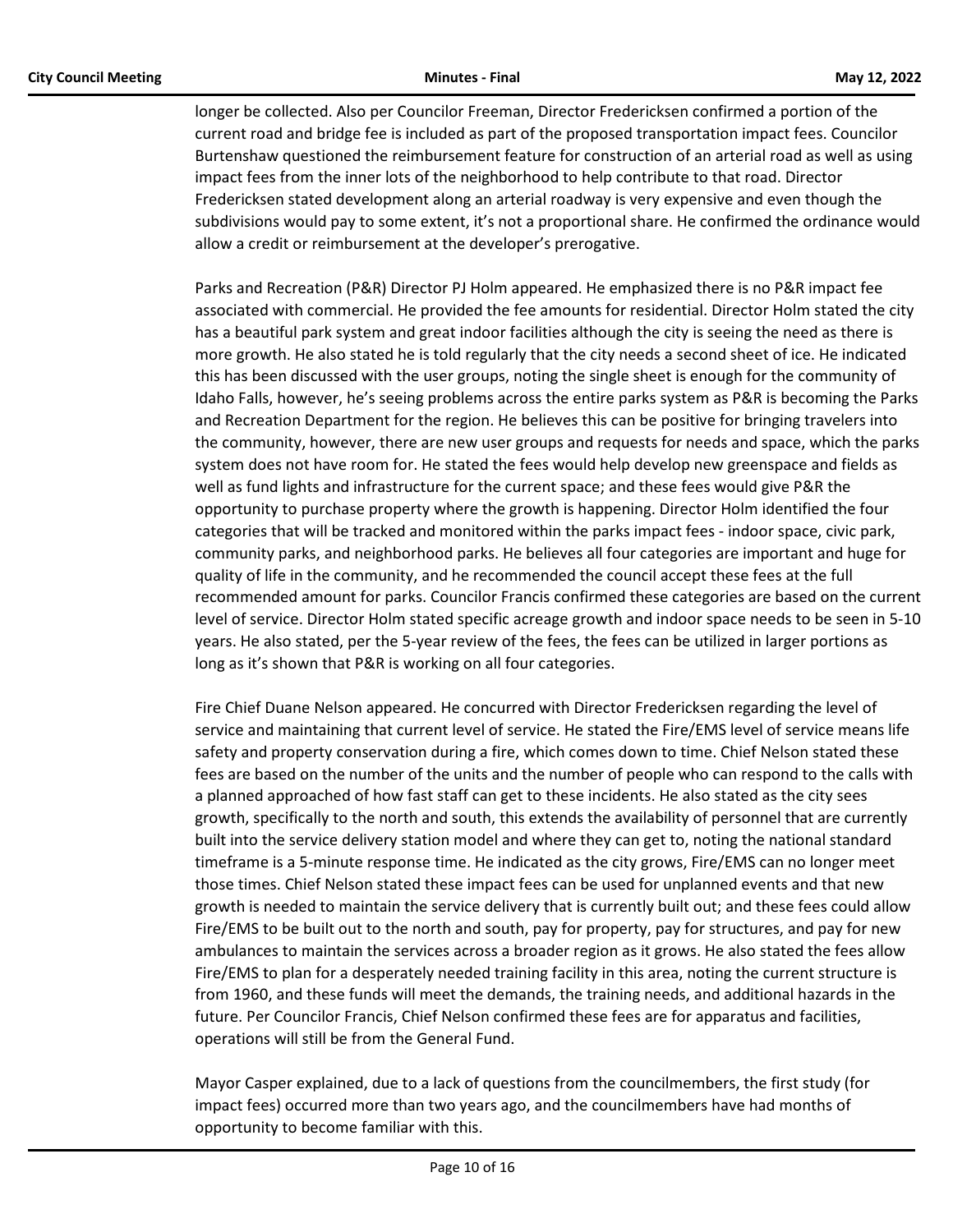Chief Johnson appeared. He stated impact fees would affect two things within the IFPD - add-to-fleet vehicles for additional officers as the city grows, and a portion for the new Idaho Falls Police Complex (IFPC). He also stated the building has been architecturally designed to be a 30+ year building, therefore, a portion of this building is designed for future use and growth to allow additional space to accommodate additional personnel, which would be paid for by impact fees.

Community Development Services Assistant Planning Director Kerry Beutler appeared. He stated there are two important dates related to implementation date; the Impact Fee Ordinance went into effect April 3rd which established the ability for the impact fee, and any permit applications that were applied for prior to April 3rd and were eligible to receive a permit would be grandfathered. He explained the eligibility to receive a permit, noting if a subdivision plat was not recorded or zoned properly, or if a commercial site plan was not approved, the city would not be able to issue a permit. In order for those applications to be exempt, Mr. Beutler stated all things would need to be approved and in place, and the June 1 implementation of impact fees would not apply. Mr. Beutler stated all permits from April 4th to date were looked at with the focus on residential permits, as these are most common. He indicated if the current pace continues with the amount of staff hours and reviews that are being completed in order to issue permits, he believes staff could issue all residential permits with the exception of approximately 20; noting staff is making temporary adjustments to try and address all permits prior to a potential June 1 deadline. He emphasized staff is hoping to review all permits, although not all permits are ready for issuance due to other circumstances. He noted moving forward, per the ordinance, the fees would go into effect when the permit is issued. Per Mayor Casper, Mr. Beutler stated staff is very busy; they are seeing an increase in the number of permits; and there is an increase in the number of days for permits being applied and issued, noting the average turnaround of permits is approximately 50 days. He also stated the turnaround time is typically better when staff is not as busy, noting this is affected by field inspections, which may be delayed due to reviews, and paperwork review.

Mayor Casper requested public comment.

TJ Nottestad, Jex Lane and member of the Impact Fee Advisory Committee, appeared. Mr. Nottestad expressed his appreciation to Councilors Burtenshaw, Francis, and Radford for meeting with a group of developers and builders. He stated he can see the city's need for impact fees, although, as a builder it's a lot to ask to double the cost of a permit, and it's not that easy to just pass these fees on as there are a lot of projects, builders, and developers who have contracts signed and now interest rates are rising. He indicated there are serious issues that they're already dealing with within the building community. Mr. Nottestad stated he's firm that a grace period is needed, and June 1 is too quick. He also stated that impact fees are not meant to supplement a budget shortfall; everyone sees the growth and the issues that happen with growth. He believes growth goes through ebbs and flows, although, these fees will get harder for the city and the builder perspective. He indicated the local builders will stay to help the city grow and will get the voice out to the community while the out-ot-town builders will ride the boom and then they'll be gone. Mr. Nottestad clarified the developer would get the reduction on the arterial fee, not the builder.

Victor Jacobson, Nathan Drive, appeared. Mr. Jacobson questioned, as a homeowner, what these impact fees would do to him and what will he pay extra in taxes. Mayor Casper stated fees and taxes are separate items, and new construction would pay the fee.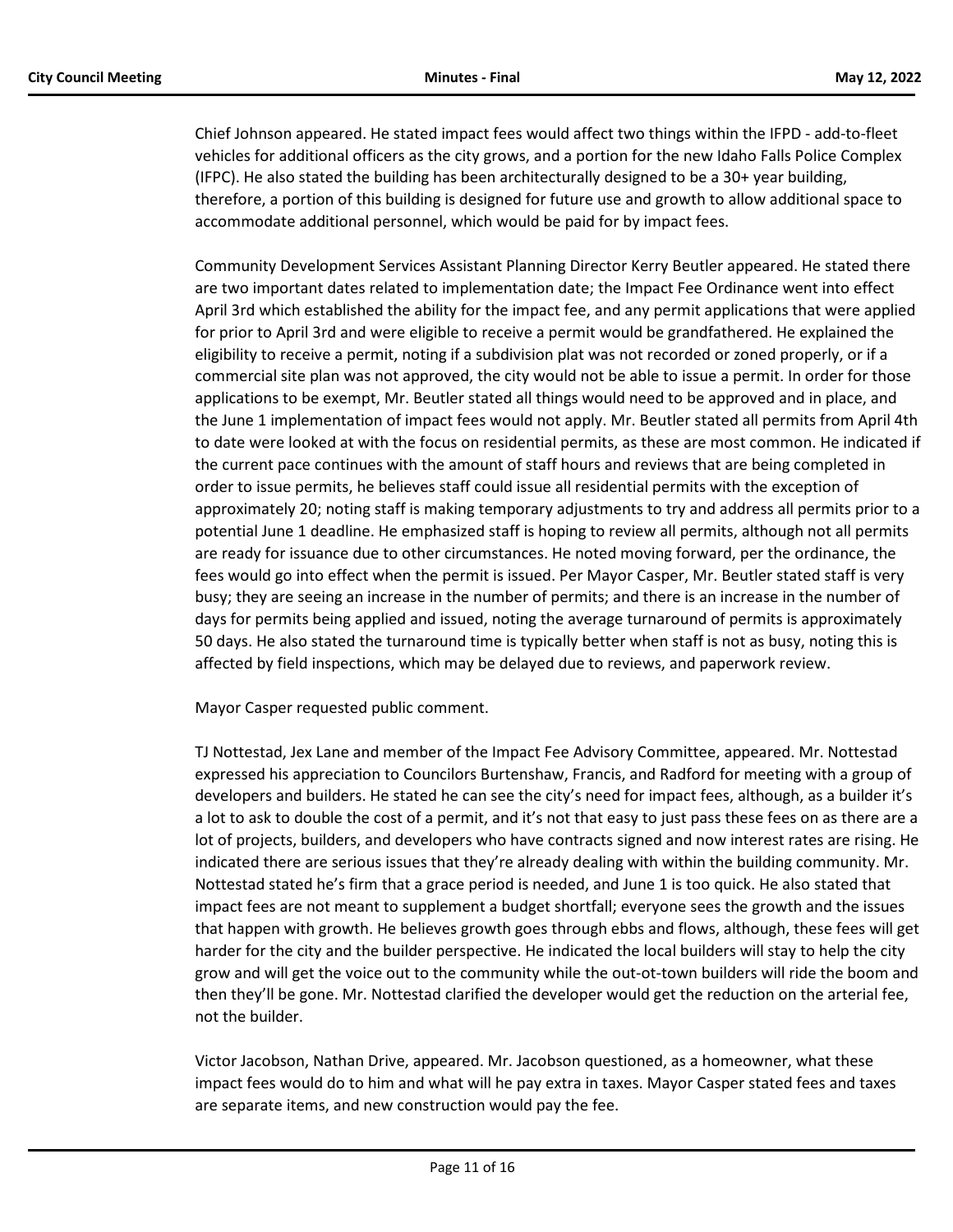Eric Parker, city employee and resident on Buckboard Lane, appeared. Mr. Parker stated while he was a city employee in Rexburg, he was able to see the ability that impact fees have to help get ahead of growth. He indicated a road in Rexburg was mostly funded from impact fees which has allowed the infrastructure to be in place. He believes it's an important ability to help pay for growth with growth. Mr. Parker recognizes that the State legislators have limited the ability for the city to help growth pay for growth. He encouraged the council to take the full amount as soon as possible, realizing some adjustments will be difficult but this is an opportunity to pay for the growth that we're experiencing and not knowing if the interest rates may slow down. Mr. Parker emphasized he is not speaking from his city position; he expressed his appreciation from a citizen standpoint to adopt the full fee.

Eric Isom, representative from Snake River Landing (SRL) and Ball Ventures, appeared. Mr. Isom stated he appreciates the previous comments. He also stated he does not oppose impact fees, he's very sympathetic to EMS, police, parks, and streets, he believes impact fees are a common fee in other cities and are necessary, and he has no issues with the concept. Mr. Isom expressed his appreciation for the councils' willingness to listen, meet, and listen to thoughts. He shared three things that he believes are important - 1, the fees are set in a fair amount; 2, he wants to make sure they receive credit for paying for streets and not getting hit twice for fees, noting that Ball Ventures has spent millions of dollars developing the SRL project and streets; and 3, the fees are not dropped all at once. Mr. Isom explained their projects/purchasing a piece of property as a commercial development which includes a financial analysis and a commitment to move forward, noting the fee is a lot to bear in terms of being feasible. He described a retail project in SRL, noting these impact fees could be more than \$2M, which makes it tough. He stated he has seen construction costs in the last 6-12 months 30-40% higher than a year ago, interest rates are sharply rising, and when this fee is added, it makes a project tough for a city that has prided itself on being pro-economic development, referring to the Costco ordinance, and this would throw cold water on all that. Mr. Isom believes cities are either growing or they're dying. He stated he wants to see the city continue to grow and wants to be part of that growth. He reiterated the possible credit and possibly phase the implementation.

Clint Boyle, Snake River Parkway, appeared. Mr. Boyle stated he is representing clients with the focus on commercial versus residential impact fees. He also stated he has had the opportunity to work in many cities around the U.S. and this is no surprise, this is good fiduciary duty by the council as many cities have impact fees, and he is not protesting the fees. Mr. Boyle believes there are three points - 1, the credits, offsets, and already completed improvements on arterial streets or collaborative infrastructure previously with another impact fee for building permits; 2, implementation, noting budgets and negotiations takes months or years to implement, and this fee was not considered in those budgets, noting June 1 is quick; and 3, the amounts, with the possibility to phase-in over time. Mr. Boyle shared some examples of impact fees from other communities/neighboring states from an analysis, excluding the transportation side, stating the P&R are equivalent with most communities and are right in line; the EMS fees for a 5,000 square foot restaurant would be \$12,500 for Idaho Falls, noting Meridian is the next closest at \$5,000; a 300,000 square foot major retailer would be \$686,000 in Idaho Falls, noting Meridian is the next closest at \$264,000; and a 40,000 square foot office building would be \$27,800, noting Boise is the next closest at \$19,400. He proposed additional discussion on these fees or pause for a month for further evaluation by the council.

Johnny Arbuckle, representing Scratch Development, appeared. Mr. Arbuckle expressed his appreciation for the information that's been shared. He stated he agrees with the other comments and shares equal concerns. He indicated his project (378-unit apartment complex) was just approved as a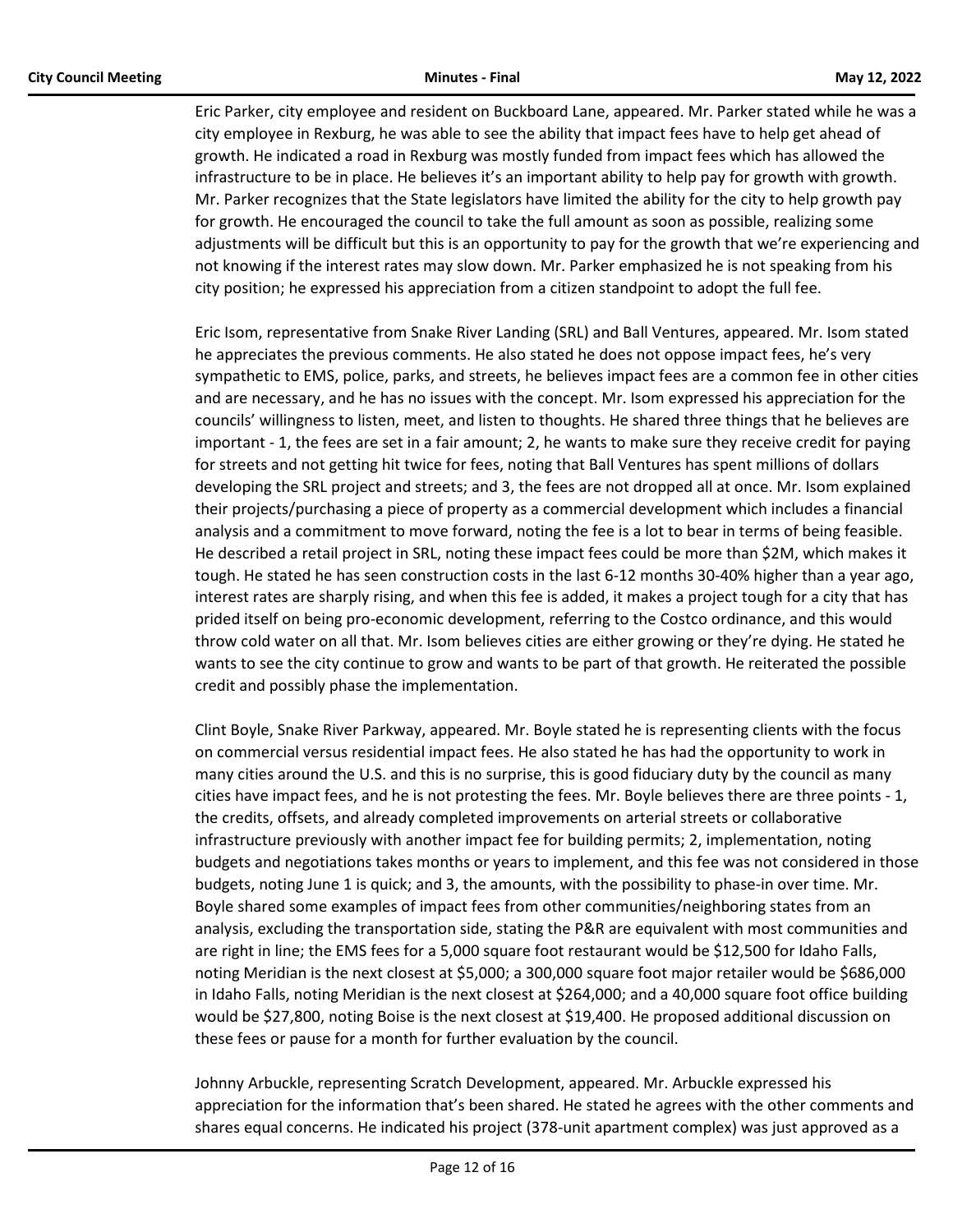previous agenda item, although, there are other projects in the works, including retail office and residential. Mr. Arbuckle stated their project has already been budgeted, the loan has been secured, they have received approval from investors, a construction contract is locked, and these fees are not part of the budget. He indicated the preliminary plat was approved a year ago, although, it had to be resubmitted to the P&Z due to engineering challenges and redlines, delays and reviews, and measuring the traffic impacts, which has caused delays. He also indicated, per the approved development agreement, they are contributing a significant amount of money toward the reconstruction of 49th and 15th intersection. Mr. Arbuckle reiterated his significant concern. He stated from rough math, they were budgeting \$565,000 under the old fee structure, under the new fee structure is a \$775,000 increase to the project, which is a 140% increase. He expressed his concern for the quick implementation, as this is a new situation, noting they have already signed a development agreement that commits them to impacts that are not impact fees and they may not be able to pull their building permits prior to June 1. He also expressed his concern for these extra funds. He also shares the opinion of impact fees and the purpose of them, he reiterated his concern for the rapid implementation, noting he cannot change the rent; and they're absorbing construction cost increases, interest rate increases, and impact fees.

Per Councilor Francis, Director Fredericksen reappeared. He confirmed impact fees are only for arterial streets, and developers would only receive a credit for arterial streets.

Mayor Casper closed the public hearing.

Councilor Hally believed the impact fees were similar to other cities, although, he expressed his concern for the comparison from other cities. Mayor Casper indicated the city's fees are broken down by categories, noting other cities break their fees down by neighborhood as well. She also noted Ada County does not have transportation fees. Councilor Francis stated, following additional discussions, he has changed his position regarding the police fees, and he would be supportive of these fees. He questioned the council's thoughts about not taking the full amount. Councilor Burtenshaw stated she is still in favor of the 100% transportation. She recognizes the need for 100% for all fees, although, she is still in favor 75% of the other impact fees and working toward well-vetted Capital Improvement Plans (CIP) moving forward so it's clear where the dollars are spent. She would recommend June 1 implementation. Councilor Radford stated the council has looked at this very closely, he expressed his concern for the timing, he believes the impact fees are here, and he is very sympathetic with the projects at SRL. He also expressed his concern regarding the comparison of fees, especially with the commercial fees as he believes those fees have been off from the beginning. He is also supportive of Councilor Burtenshaw's comments, and he believes the council is sympathetic to try and make this more gradual. He reiterated his concern for the economic impact. Mayor Casper stated these fees were developed last fall and presented in December, noting the supply chain and construction cost issues due to the pandemic. She also stated State law only requires a refresh of fees once every five years, therefore, some cities may not have refreshed their fees during the pandemic. Councilor Francis believes Director Fredericksen researched the fees with a comparison. He also believes the immediate impact will be very difficult no matter when the fees are implemented, he is supportive of the 75% for the three categories based on the Impact Advisory Committee, noting a decision was recently made regarding police cars and the ARPA money, and transportation is related to growth. Councilor Freeman expressed his appreciation to the individuals from the building community and their support for these fees. He stated he would consider delaying the implementation. Mayor Casper noted the majority of the comments have come from the development side, not the residential side, and costs of growth will continue to be borne by the property taxpayer if only a percentage is taken, or a delay is implemented.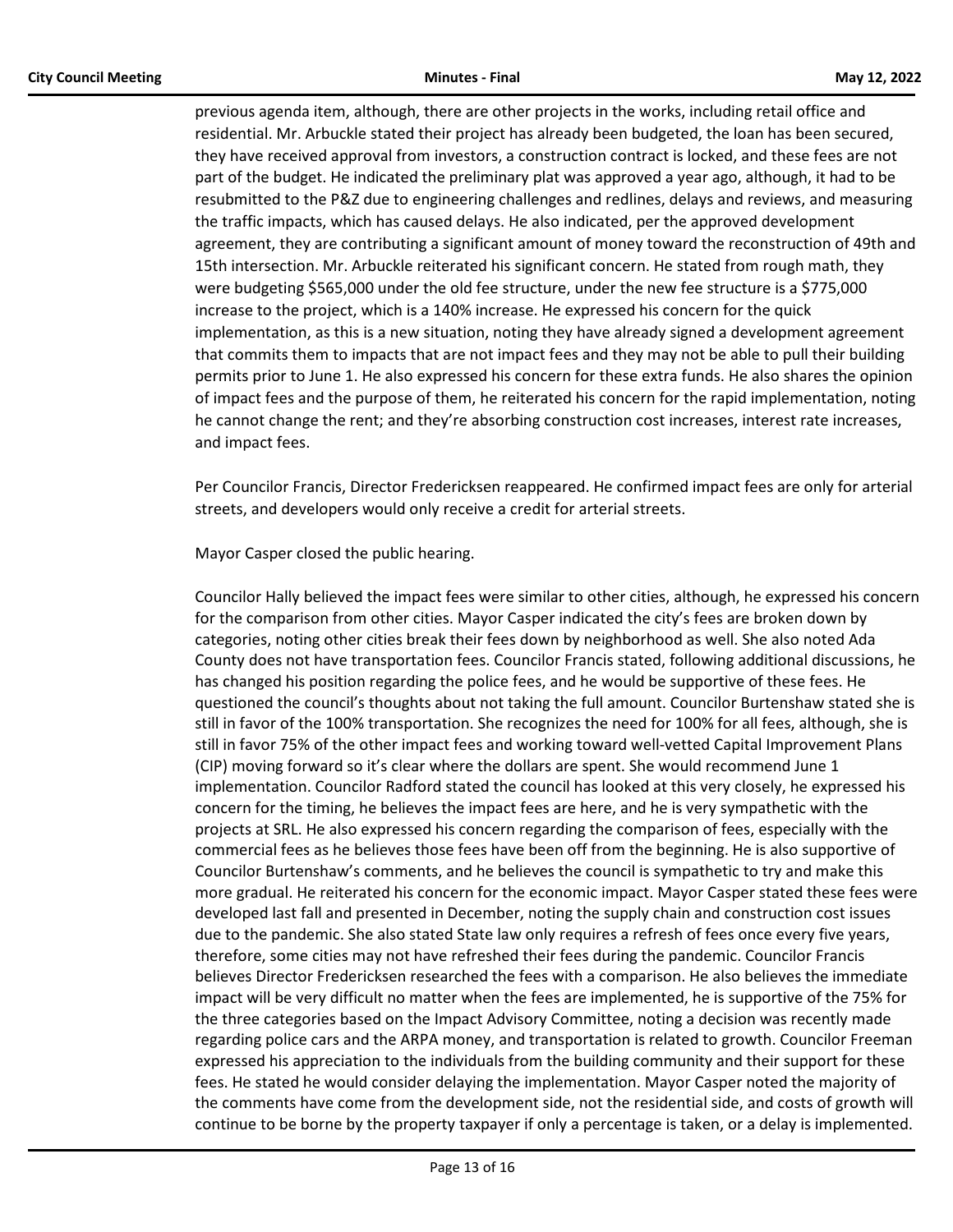She stated the State legislators cut the ability to bring in General Fund dollars through taxation and the cities can't find solutions no matter which way they turn, and impact fees were a solution given by the legislation many years ago, although, they were only recently considered by the city. She also stated 65,000+ residents in Idaho Falls will continue to pay for growth that impact fees don't cover if not implemented. She reminded the council to remember the people who are not in the room. Per Council President Dingman, Mr. Kirkham believes approval of the proposed microtransit fees and impact fees could occur in two steps.

It was moved by Council President Dingman, seconded by Councilor Francis, to approve the fee resolution for Transit Fees, 1. Microtransit fee not to exceed \$5, and give authorization for the Mayor and City Clerk to execute the necessary documents. The motion carried by the following vote: Aye – Councilors Dingman, Burtenshaw, Francis, Freeman, Hally, Radford. Nay – none. It was then moved by Councilor Burtenshaw, seconded by Councilor Francis, to approve the fee resolution with the modification to the published fees of 75% of the P&R fee, 75% of the Police fee, 75% of the EMS fee, and 100% implementation of the transportation fee with effective date June 1. Councilor Burtenshaw stated the fees will be discussed again in the fall during the budget approval. Councilor Radford reiterated his concern with the commercial comparison as well as the reimbursement. Councilor Burtenshaw does not believe the city could go back and reimburse for those things already built as those were part of a development agreement. Council President Dingman stated State code refers to credits and refunds, she does not believe there are reimbursables. Councilor Radford reiterated his concerns as referenced by SRL. Mayor Casper stated these issues were vetted. She also stated this study was available in December with multiple discussions. She questioned the councils' due diligence, noting staff has dedicated numerous hours on this study with quality data and absolute numbers. She expressed her surprise with the unwillingness to make a commitment, reiterating this information has been available and addressed. Mr. Kirkham explained the established impact fees must be based off the CIP plan which has been approved and accepted by the council, and fees cannot exceed the supported study. He also explained if the adopted fee is less than the current CIP/study the council can reconsider those fees as mentioned by Councilor Burtenshaw. The motion carried with the following vote: Aye – Councilors Radford, Hally, Francis, Burtenshaw. Nay – Councilors Freeman and Dingman.

# RESOLUTION NO. 2022-12

A RESOLUTION OF THE CITY OF IDAHO FALLS, IDAHO, A MUNICIPAL CORPORATION OF THE STATE OF IDAHO, ADOPTING A SCHEDULE OF REVISED FEES FOR SERVICES PROVIDED AND REGULARLY CHARGED AS SPECIFIED BY CITY CODE; AND PROVIDING THAT THIS RESOLUTION BE EFFECTIVE UPON ITS PASSAGE, APPROVAL, AND PUBLICATION ACCORDING TO LAW.

# **D. Fire Department**

# **1)** Bonneville County Fire Protection District #1 Service Agreement

The two-year renewal of the joint service agreement allows the two agencies to work together to provide proficient and cost-effective methods of firefighting to both the City and County residents.

Chief Nelson appeared. He stated this agreement represents three decades of partnership in providing fire protection services to both city and county residents in the greater fire district. He also stated Ammon is excluded in this agreement as Ammon joined the Fire District a year ago. Chief Nelson stated the city has partnered with the district for a 2-year agreement in the amount of \$1,681,072 paid each of those two years. Per Councilor Freeman, Chief Nelson stated the value is the same amount as it was a year ago. He also stated the fire service in the district is staying static, and 12.5% of overall budgetary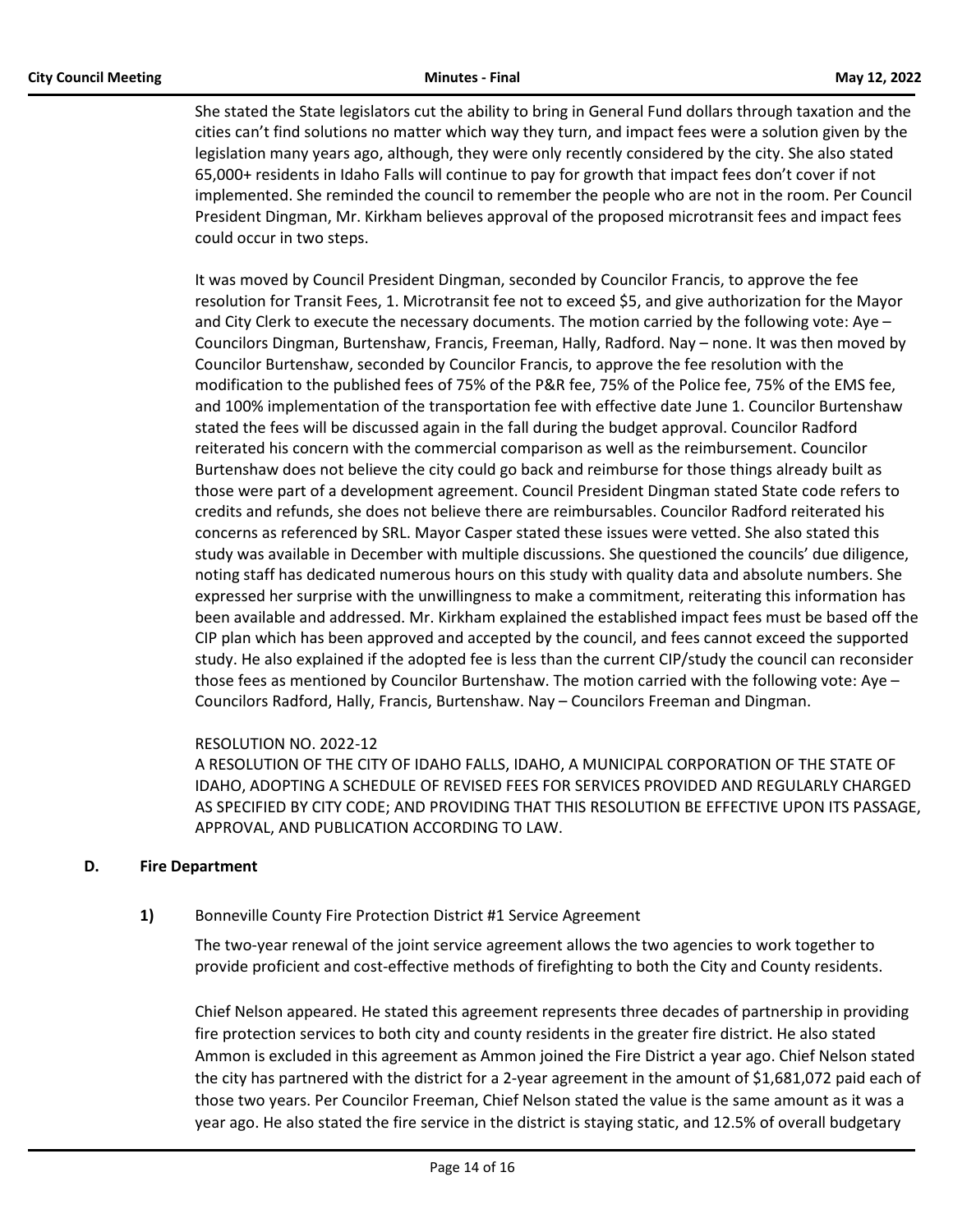General Fund dollars are for fire protection in the city. He explained the value was determined by looking at a number of factors over the course of years, including personnel costs. Chief Nelson stated the percentage of call volume has not changed over the past five years, and the average of about 15% of fire calls in the city versus the Fire District is maintained. He noted the remainder comes from the depreciation values from the county, which comes from the value of the use of capital assets, such as the fire station and fire engines used by the city. Councilor Freeman believes there is value in this partnership.

It was moved by Councilor Freeman, seconded by Council President Ziel-Dingman, to approve the two-year agreement between the city and Bonneville County Fire Protection District #1 and give authorization for the Mayor and City Clerk to execute the necessary documents. The motion carried by the following vote: Aye - Councilors Francis, Dingman, Freeman, Hally, Radford, Burtenshaw. Nay none.

# **E. Parks & Recreation**

**1)** Playground equipment at Mel Erickson Sunnyside Park.

The Parks and Recreation Department issued an RFP for new playground equipment for Mel Erickson Sunnyside Park. Four proposals were received, with Burke being the most responsive to the criteria set forth in the RFP. Burke will build and install playground equipment at Mel Erickson Sunnyside Park for the amount of \$89,993. This sum was budgeted for.

Director Holm appeared. He stated this will be the largest playground in Idaho Falls. He indicated a panel of five reviewed the playground proposals and ultimately selected the proposal from Burke, which includes the playground equipment as well as installation, so it will not take weeks of staff time. He noted Burke also built Community Park playground, and they are number one for UV protection as well as longevity. Per Mayor Casper, Director Holm explained the requests of the RFP, noting the budget and completion date were key factors in selecting this proposal.

It was moved by Councilor Hally, seconded by Councilor Radford, to accept the proposal from Burke for purchase and installation of playground equipment at Mel Erickson Sunnyside Park for \$89,993. The motion carried by the following vote: Aye - Councilors Burtenshaw, Hally, Dingman, Radford, Freeman, Francis. Nay - none.

# **F. Public Works**

**1)** State Local Construction Agreement and Resolution with the Idaho Transportation Department (ITD) for the 17th Street, 1st Street and Lincoln Road X-Walks.

Attached for your consideration is a State Local Agreement for construction with ITD to improve pedestrian safety along 17th Street, 1st Street and Lincoln Road. Proposed work includes the installation of thermoplastic stop bars and crosswalks will be installed on all cross-street approaches. ADA upgrades will also be made to several locations.

Director Fredericksen stated markings will be placed at 62 side streets as well as replacing 19 individual concrete ADA ramps. He also stated the total anticipated cost is \$342,830, with a 7.34% match totaling \$25,163.75, and the city intends to use in-kind match to meet the financial requirements.